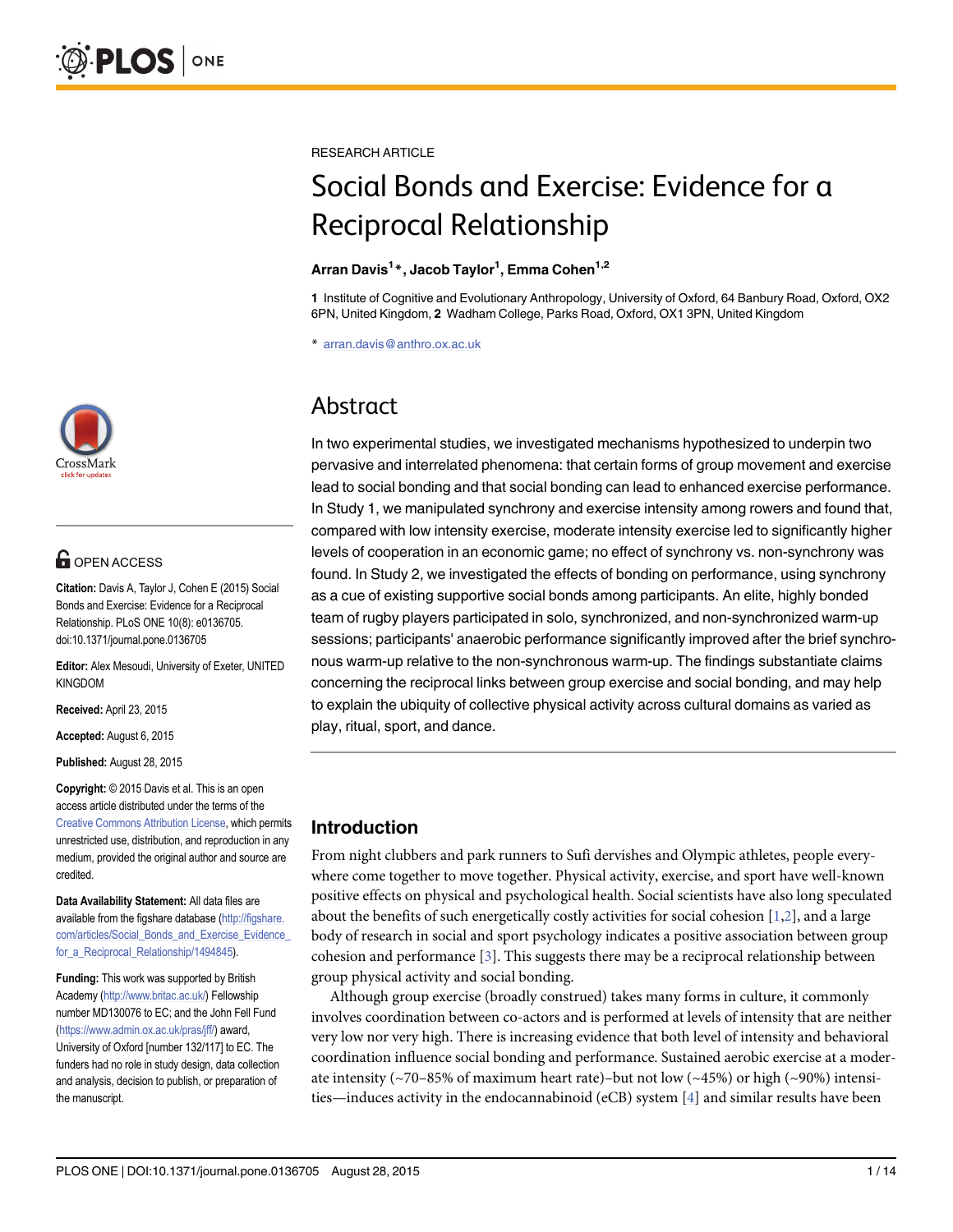<span id="page-1-0"></span>

Competing Interests: The authors have declared that no competing interests exist.

obtained in studies on the endogenous opioid system [\[5\]](#page-11-0). It has been proposed that the foraging success of human ancestors in persistence hunting and scavenging would have depended on distance-running abilities at a moderate, rather than low or high, intensity [[4,6\]](#page-11-0). The observed endogenous opioid and eCB activity during moderately intense exercise may be a neurobiological adaptation for endurance running, motivating and sustaining exercise through its analgesic and reward effects [\[4,5](#page-11-0)]. The release of eCBs and endogenous opioids generates feelings of pleasure, wellbeing, and self-transcendence, extreme forms of which are familiarly referred to as "runner's high" [\[5,7](#page-11-0)]. The positive feelings associated with these effects are thought to be conducive to team bonding  $[8,9]$ . Moreover, eCBs and endorphins, a particular class of endogenous opioids, have been implicated in mammalian social bonding  $[10,11]$  $[10,11]$ . In humans specifically, there is evidence that social bonding can be mediated by endorphin release resulting from synchronous, exertive movement [[12,13](#page-12-0),[14](#page-12-0)].

There is also increasing evidence that behavioral synchrony similarly affects social bonding and pain modulation. A number of experimental studies have shown that, relative to non-synchronous group activities, synchronous movement increases social bonding and prosocial behavior [\[15,16,17,18](#page-12-0)]–an evolutionarily important outcome of bonded relationships [\[12\]](#page-12-0). Recent studies have also found that, compared to solo and non-synchronous group exercise, synchronous group exercise leads to greater post-workout pain thresholds [[8,](#page-11-0)[19,20](#page-12-0)].

Recent research on pain processing and perception has helped to clarify further the relationship between synchrony, bonding, and exercise. Cues to social support, such as holding hands with romantic partners and viewing photos of these romantic partners, have been shown to reduce perceptions of experimentally induced pain, reduce activity in neural circuitry related to pain affect, and increase activity in neural regions known to respond to cues to safety and to modulate the threat response through top-down processes  $[21,22]$ . Indeed, cues to social support may have similar neurocognitive effects to placebo analgesic treatments, meaning that cues to cohesive social environments might act as a sort of social placebo [[23,24,25\]](#page-12-0). In the context of physically challenging group exercise, we propose that behavioral synchrony can act as a cue to social support by increasing perceptions of togetherness and cohesion, thus activating these social support based analgesic mechanisms in a similar manner. This would suggest that synchronous exercise allows individuals to push harder, faster, for longer via increased pain thresholds and decreased perceptions of fatigue [\[16,26](#page-12-0),[27](#page-12-0)].

In two experimental studies, we conducted initial tests of two interrelated hypotheses on the reciprocal relationship between social bonding and exercise in two different sporting contexts. In Study 1, we tested the hypothesis that moderately intense, synchronous group exercise leads to increased bonding and cooperation among participants in a public goods game (PGG). In Study 2, we tested the hypothesis that cues to social cohesion, namely synchronous movement, allow already highly bonded athletes to perform better on a physically demanding anaerobic running test.

#### Study 1

Study 1 manipulated both exercise intensity and the presence of synchrony in a 2-by-2 design. We predicted main and interaction effects of exercise intensity and behavioral synchrony, with moderately intense and synchronous exercise conditions leading to the highest levels of cooperation in the PGG among participants. We predicted that exercise intensity effects would operate via an endorphin and/or eCB effect that would be indirectly measurable via a pain threshold test [[8](#page-11-0)] and that synchrony would be associated with increased perceptions of bondedness.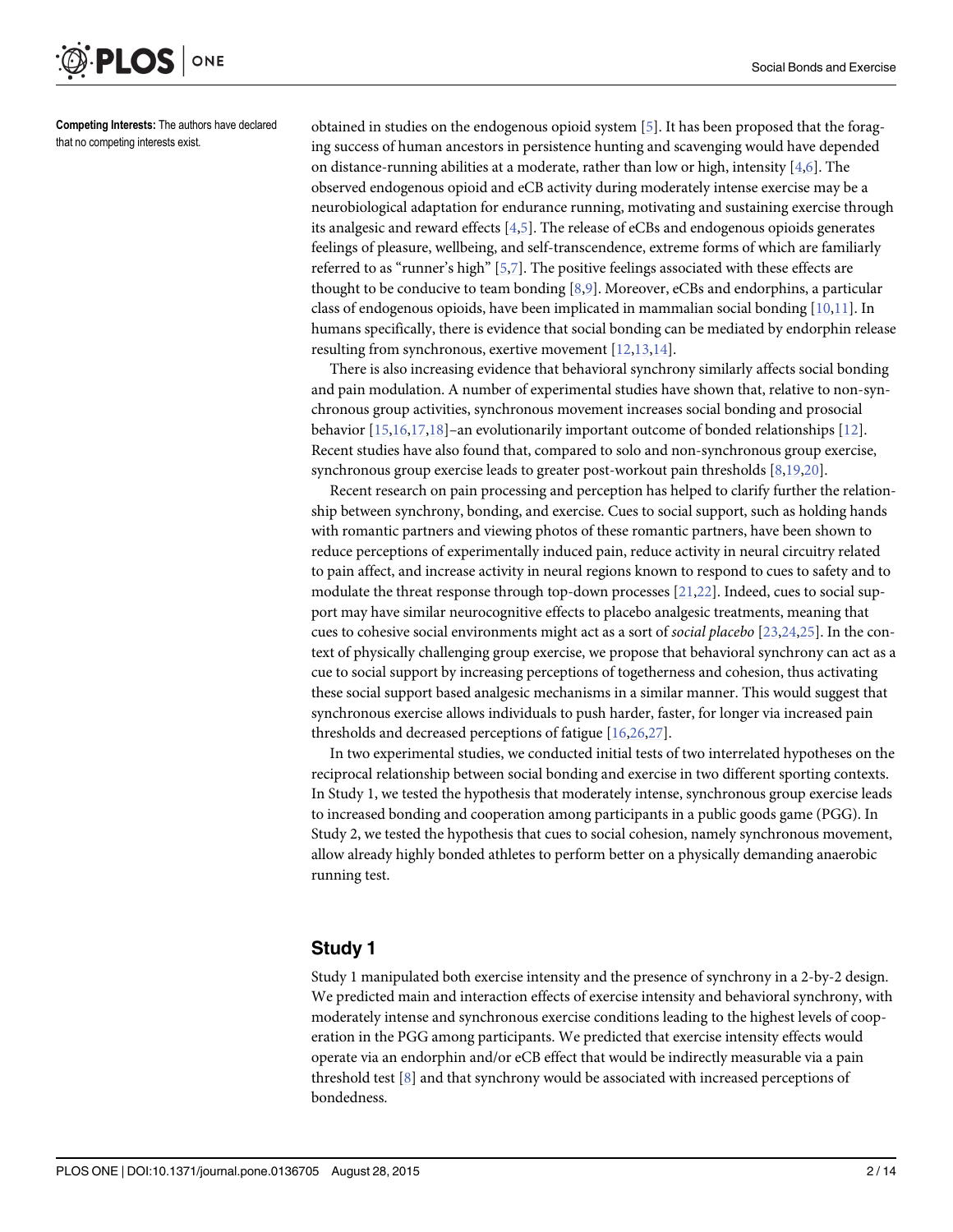#### Methods

Participants. Participants were recruited via advertisements on the University of Oxford student mailing list over an eight-week period; the advertisements stated that rowing experience was not necessary to take part in the study. In total, 71 students participated in the study. Three participants (from the same experimental session) were excluded from analysis due to failure to adhere to the experimental procedure, leaving a total of 68 participants (37 male, age range = 18–49 years,  $M = 23.05$  years,  $SD = 4.70$ ). Participants received £10 as remuneration. All participants provided written consent and the study was approved by the University of Oxford's Central Research Committee.

Procedure and Materials. A 2-by-2 between-participants design was used to explore the effects of exercise intensity and synchrony during a 30-minute rowing trial on participants' subsequent bonding and cooperation in a public goods game. Conditions varied exercise intensity (low vs. moderate) and participant synchrony (synchronous vs. non-synchronous). In all conditions, participants rowed in groups of three on parallel ergometers spaced 0.5 meters apart. Groups were same or mixed-sex, determined by participant availability (53 of the 68 participants rowed in mixed-sex groups).

A male confederate who was aware of the hypotheses was used in the event of late cancelations (32 of the 68 participants rowed with the confederate); analyses did not include his responses. The confederate had no prior knowledge of the condition of each exercise session (i.e., until rowing began), after which there was no further interaction among co-participants. The confederate's participation could not be planned in advance, as conditions were counterbalanced by day and time (morning and afternoon); this resulted in uneven confederate participation across conditions,  $\chi^2(3) = 19.89$ ,  $p < .001$  (<u>S1 Table</u>).

After the initial briefing, participants underwent a pre-workout pain threshold test using a standard blood-pressure cuff measure [\[8](#page-11-0)] [\(S1 Appendix](#page-10-0)). Participants were then given a threeminute rowing practice session, after which they had the opportunity to ask questions before beginning the 30-minute trial.

Rowing intensity and synchronous rowing were varied using a metronome beat that participants listened to using wireless headphones. Participants were instructed to time their stroke according to the beat and to play a game involving stopping in unison three times throughout the experiment as a means of accenting the shared context of the activity across conditions  $(S_2)$ [Appendix](#page-10-0)). Participants' heart rates were measured in beats per minute (BPM) using Polar H7 heart rate sensors.

The low intensity condition set the mean stroke rate at 16.5 strokes per minute (SPM; range: 15 SPM to 18 SPM, with stroke-rate varied in 5-minute blocks); the moderate intensity condition had a mean rate of 24 SPM (range: 22–26 SPM). These rates aimed to replicate the low and moderate intensity conditions used with treadmill runners by Raichlen, Foster, Seillier, Giuffrida, and Gerdeman [\[4\]](#page-11-0). In the synchronous rowing conditions all participants listened to the same metronome beat. By timing their strokes to the beat they rowed in synchrony. In the non-synchronous conditions participants heard metronome beats that differed (while maintaining mean SPM constant across participants; [S2 Table\)](#page-10-0). Immediately following the 30-minute trial, participants underwent the pain threshold test again before playing the PGG. In the PGG, each participant was given  $£5$ , and told that they could either keep it for themselves or give any amount of it to a group fund. Participants indicated their group fund contribution in private and anonymously in writing on a response slip [\(S3 Appendix](#page-10-0)). Response slips were color-coded to allow the experimenter to subsequently match responses to participant identification numbers. Participants were told that contributions would be multiplied by 1.5 and redistributed equally among all three participants regardless of whether or how much they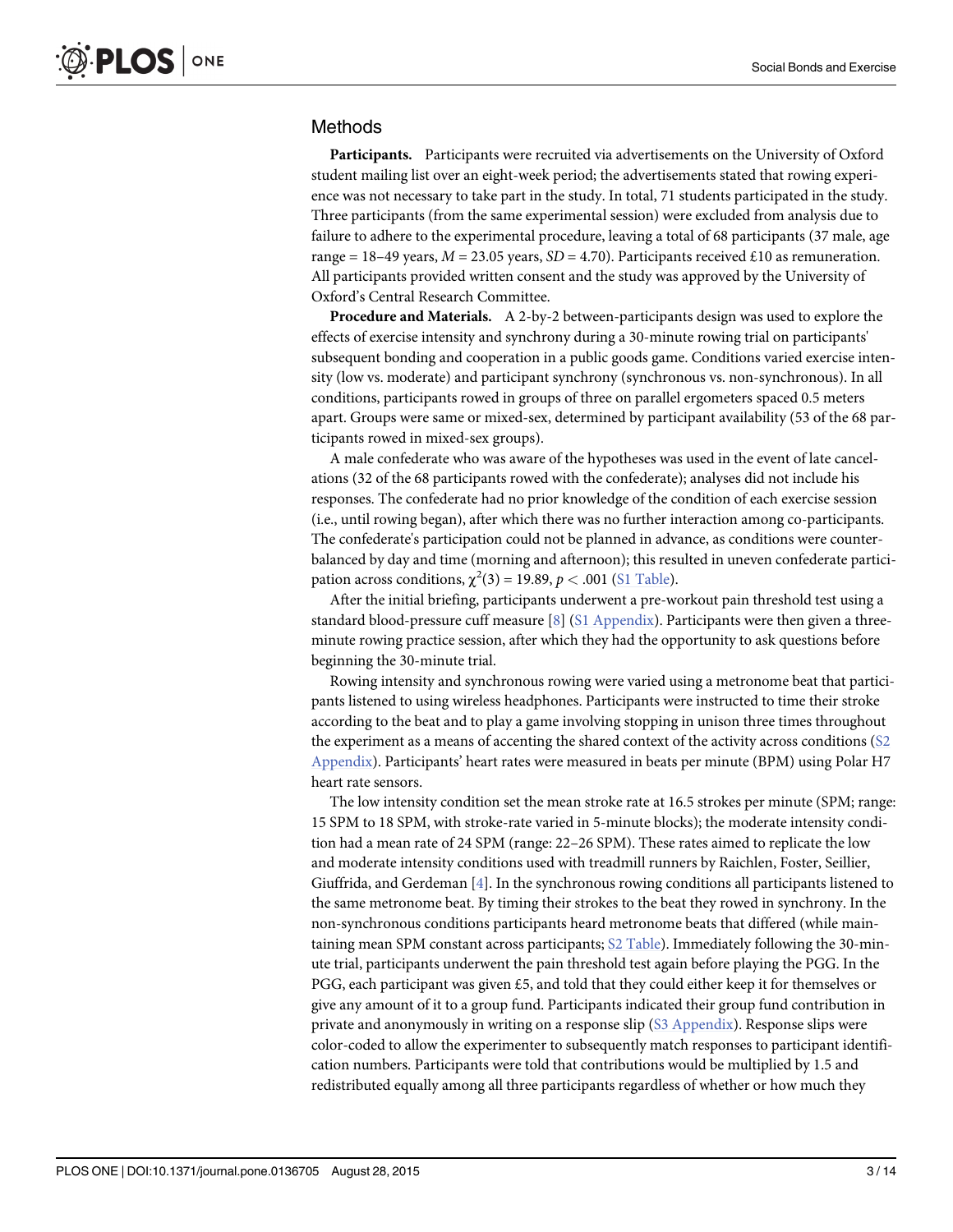<span id="page-3-0"></span>personally contributed. They were given the opportunity to ask questions about the game and were assured their decisions would remain confidential.

Following this, participants completed the Subjective Exercise Experience Scale (SEES) [[28](#page-12-0)], which contains three components measuring fatigue, psychological wellbeing, and psychological distress, respectively. They then answered six questions that have previously been used as indicators of social bonding  $[15,16,17]$ . The first question, using a modified version of the Inclusion of Other in Self (IOS) Scale [\[29\]](#page-12-0), was "Please circle the picture that best describes your relationship to the other participants in your group"  $(S1 \text{ Fig})$ . The remaining 5 questions were: "How much do you trust the other participants?", "How similar are you to the other participants?", "How much do you feel that you and the other participants were on the same team?", "How much did you and the other participants cooperate during the experiment?", and "How much do you like the other participants?". Finally, in accordance with Reddish, Bulbulia, and Fischer [[17](#page-12-0)], participants answered the following questions as a means of controlling for potential confounds: "How much do you know [each of] the other participants?" and "How difficult was the rowing trial?" All questions were answered on a 7-point scale going from 1 (not at all) to 7 (very much so).

#### **Results**

Manipulation Checks. Mann-Whitney tests were used to investigate the exercise intensity and synchrony manipulations. Analyses revealed significant differences in average heart rate (BPM),  $U = 157.00$ ,  $p < .001$ ,  $r = -.63$ , fatigue,  $U = 346.50$ ,  $p = .004$ ,  $r = -.35$ , and perceived difficulty,  $U = 139.00$ ,  $p < .001$ ,  $r = -.67$ , between the low and moderate intensity conditions with the moderate intensity conditions eliciting higher average heart rates ( $M = 143.49$  BPM,  $SD = 21.59$  vs.  $M = 111.17$  BPM,  $SD = 20.68$ ), self-rated fatigue ( $M = 3.05$ ,  $SD = 1.23$  vs.  $M = 2.24$ ,  $SD = 1.02$ ), and perceived difficulty ( $M = 3.58$ ,  $SD = 1.11$  vs.  $M = 1.89$ ,  $SD = 0.83$ ). Analyses failed to reject the null hypothesis of no difference between the synchrony and nonsynchrony conditions in perceived difficulty (non-synchronous condition,  $M = 2.85$ ,  $SD = 1.33$ , vs. synchronous condition,  $M = 2.56$ ,  $SD = 1.26$ ;  $U = 510.50$ ,  $p = .393$ ). This, coupled with the experimenters' observation that all but one group (excluded from analyses) followed their metronome beats as instructed, suggests that manipulations were followed with similar ease in the synchronous and non-synchronous conditions. Finally, the average degree to which participants knew each other was 1.48 on the 7-point scale  $(SD = 0.79)$  and did not differ across conditions  $(F(3, 64) = 0.40, p = .753).$ 

PGG Contributions. Across all conditions, contributions to the group fund in the PGG ranged from £0 to £5, and 36.76% of the participants contributed all £5 to the group fund. Visual inspection of the data by experimental condition and Shapiro-Wilk normality tests revealed non-normality in PGG responses in all four experimental conditions ([S3 Table\)](#page-11-0). In all conditions, the PGG response data had a large proportion of responses at the maximum,  $£5$ . In other words, the response data was highly skewed.

As the available range can be viewed as censored from above—participants may have given more than £5 to the group fund in the PGG had they been given the option—we conducted a censored regression analysis. Censored regression models (also called Tobit models) [[30](#page-12-0)] can offer unbiased estimates of regression coefficients when dealing with non-normal distributions that have large proportions of observations at either the minimum or maximum value (i.e., censored dependent variables).

We ran a censored regression model using the vector generalized linear model function in the VGAM package in R  $[31]$  $[31]$  $[31]$  to test first whether there was a significant exercise intensity  $\times$ synchronous movement interaction on PGG contributions. Intensity, synchrony, the sex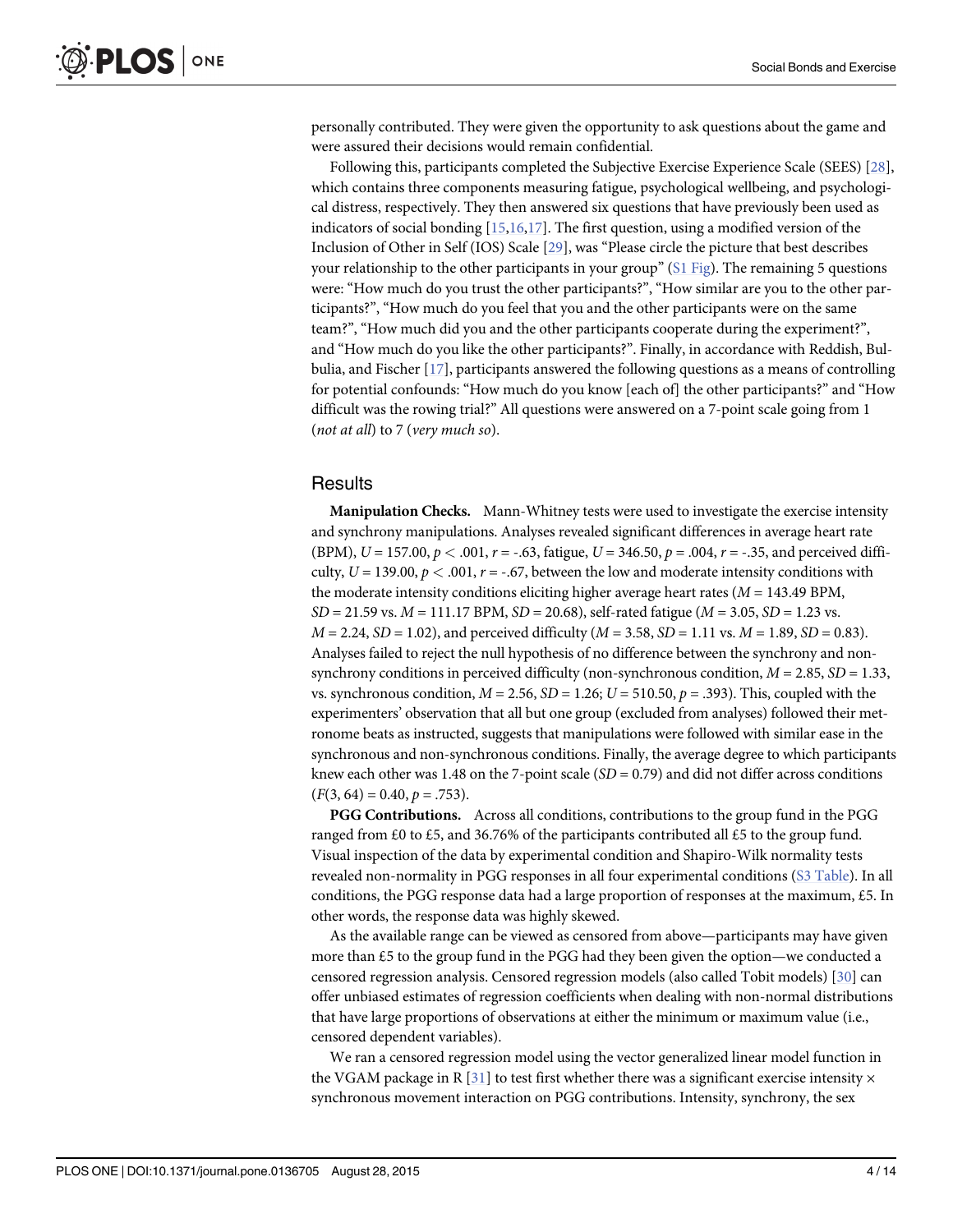<span id="page-4-0"></span>composition of the participants' rowing group, and the self-reported measure of how well participants knew each other were also included in the model. The upper limit of the response variable was set to 5 to account for the censoring from above present in the PGG response data. This model ([S4 Table](#page-11-0)) revealed no significant interaction between intensity and synchrony on PGG contributions.

Next, we omitted the non-significant intensity x synchrony interaction to create a more parsimonious censored regression model to assess the effects of intensity and synchrony on PGG contributions [\[32](#page-12-0)]. The other predictor variables included were the same as in the model described above. This model [\(S5 Table](#page-11-0)) revealed a significant positive effect of rowing intensity on PGG responses ( $B = 1.63$ ,  $SE = 0.75$ ,  $Z = 2.19$ ,  $p = .029$ , 95% CI [0.17, 3.09],  $r = .27$ ). The effects of the other variables included in the model were non-significant.

The finding of a significant effect of exercise intensity on PGG contributions from the cen-sored regression model was corroborated by analyses of the raw data (see [Fig 1\)](#page-5-0): the difference in mean contributions to the group fund in the PGG between the low intensity condition  $(M =$ £2.65,  $SD = 1.85$ ,  $n = 35$ ) and the moderate intensity condition ( $M = \text{\textsterling}3.65$ ,  $SD = 1.48$ ,  $n = 33$ ) was £1.00 (95% CI [0.19, 1.81], Cohen's  $d = 0.60$ ).

Self-Reports and Pain Threshold Measures. Separate Mann-Whitney tests did not support previous findings on the psychological effects of exercise [[5](#page-11-0),[28](#page-12-0)]: results failed to reject the tests' null hypotheses of no difference between the exercise conditions in participants' psychological wellbeing,  $U = 490.00$ ,  $p = .281$ , psychological distress,  $U = 528.00$ ,  $p = .528$ , or changes in pain thresholds,  $U = 515.50$ ,  $p = .445$ . The result of a Mann-Whitney test also failed to reject the null hypothesis of no difference between synchronous and non-synchronous conditions in changes in pain threshold,  $U = 477.50$ ,  $p = .216$ , again failing to replicate previous findings  $[8,19,20]$  $[8,19,20]$ .

Based on Horn's parallel analysis [\[33\]](#page-12-0) and Velicer's minimum average partial test [[34\]](#page-12-0), one factor, termed bondedness, was extracted from the six questions on social bonding from the post-trial questionnaire. The factor accounted for 54.38% of the variance observed in the six questions. Cronbach's  $\alpha$  ( $\alpha$  = .82) indicated good internal consistency for the bondedness fac-tor. Contrary to our predictions, a two-way analysis of covariance ([S6 Table](#page-11-0)) revealed non-significant effects of exercise intensity, synchrony, and their interaction on the bondedness factor.

It also revealed a non-significant effect of how well participants knew each other, but there was a significant effect of rowing in a mixed sex group,  $B = 0.80$ ,  $SE = 0.32$ ,  $t = -2.48$ ,  $p = .016$ , 95% CI [0.16, 1.44],  $r = .29$ , with mixed sex groups having higher scores on the bondedness factor than same sex groups (for a further investigation of this finding see  $ST$  Table).

#### Study 2

In Study 1, we found a significant effect of exercise intensity on PGG contributions—compared to groups of participants who rowed at a low intensity, groups of participants who rowed at a moderate intensity contributed larger amounts to the group fund in the PGG. In Study 2, we investigated the bonding-intensity link further, but in the opposite direction—do social bonds enhance exercise performance? In a within-subjects design, we used synchrony as a cue to social cohesion [\[16,35,](#page-12-0)[36,37](#page-13-0)] and an extremely physically challenging anaerobic fitness test as the performance measure. The experiment manipulated how participants warmed up before the anaerobic fitness test: alone, non-synchronously, or synchronously with a teammate. We predicted that, relative to the solo and non-synchronous warm-up conditions, the synchronous warm-up condition would lead to the fastest performances via top-down effects of perceived social support on pain and fatigue.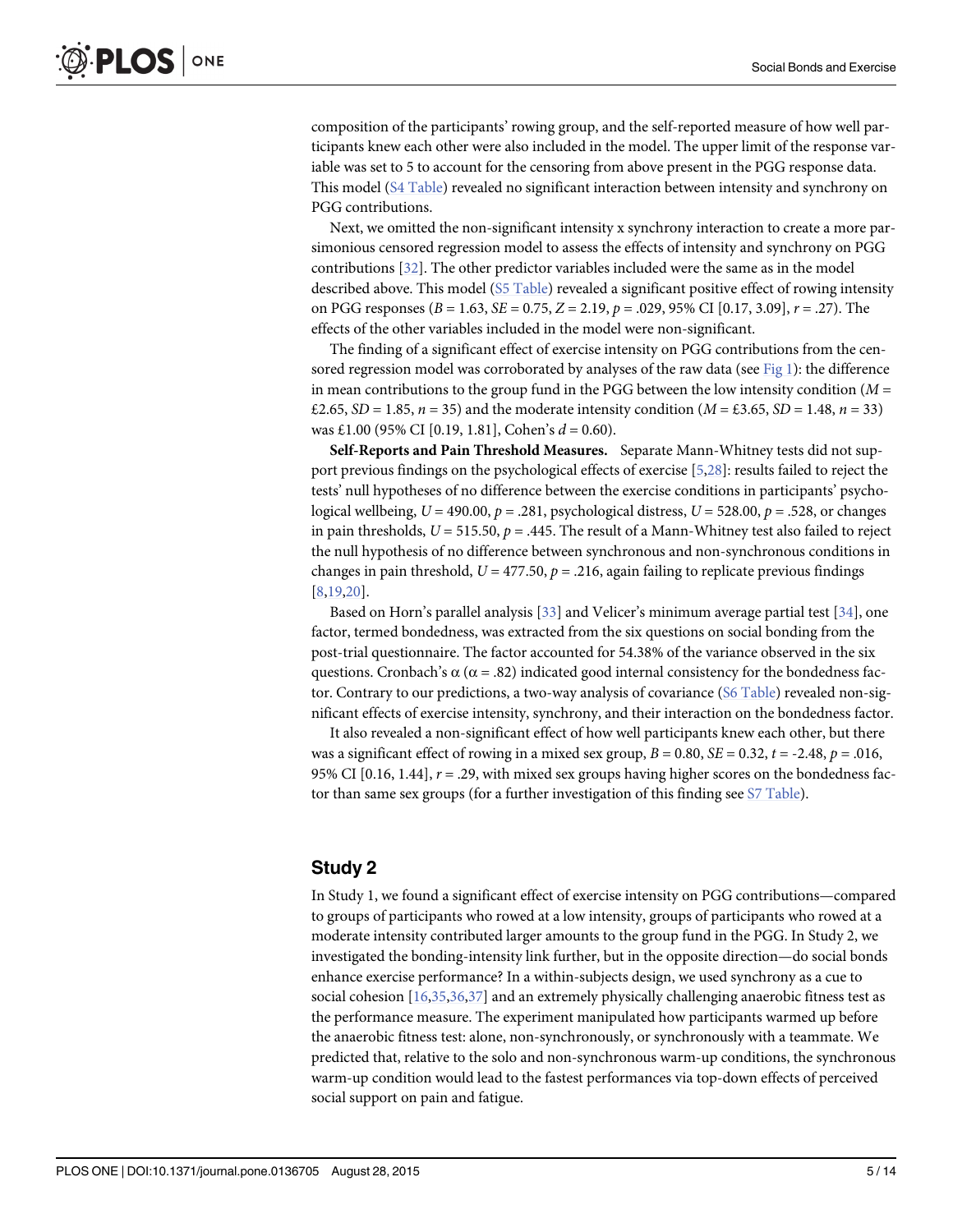

#### **Exercise Condition**

[Fig 1. P](#page-4-0)ublic Goods Game Contributions by Exercise Intensity Condition. Circle area is a function of the number of participants from either the low or moderate intensity exercise conditions who contributed the given amount to the group fund in the public goods game.

doi:10.1371/journal.pone.0136705.g001

#### Methods

Participants. All members of the Oxford University Rugby Football Club (OURFC) available during a five-week testing period were recruited to participate as volunteers in the study. In total, 25 healthy male athletes agreed to participate as part of their usual training schedules (age range = 19-33 years,  $M = 23.24$  years,  $SD = 2.98$ ). Five athletes completed only two out of three conditions (three due to unavailability and two due to injury). All participants provided written consent, and the study was approved by the University of Oxford's Central Research Committee.

Procedure and Materials. A within-subjects design was used to measure performance on a familiar, rugby-specific running test, the England Anaerobic Endurance Test (EAET), across three conditions. Conditions manipulated the format of the warm-up prior to the test. Participants performed warm-up exercises: (a) on their own (solo); (b) non-synchronously with a

ONE

<span id="page-5-0"></span>LOS I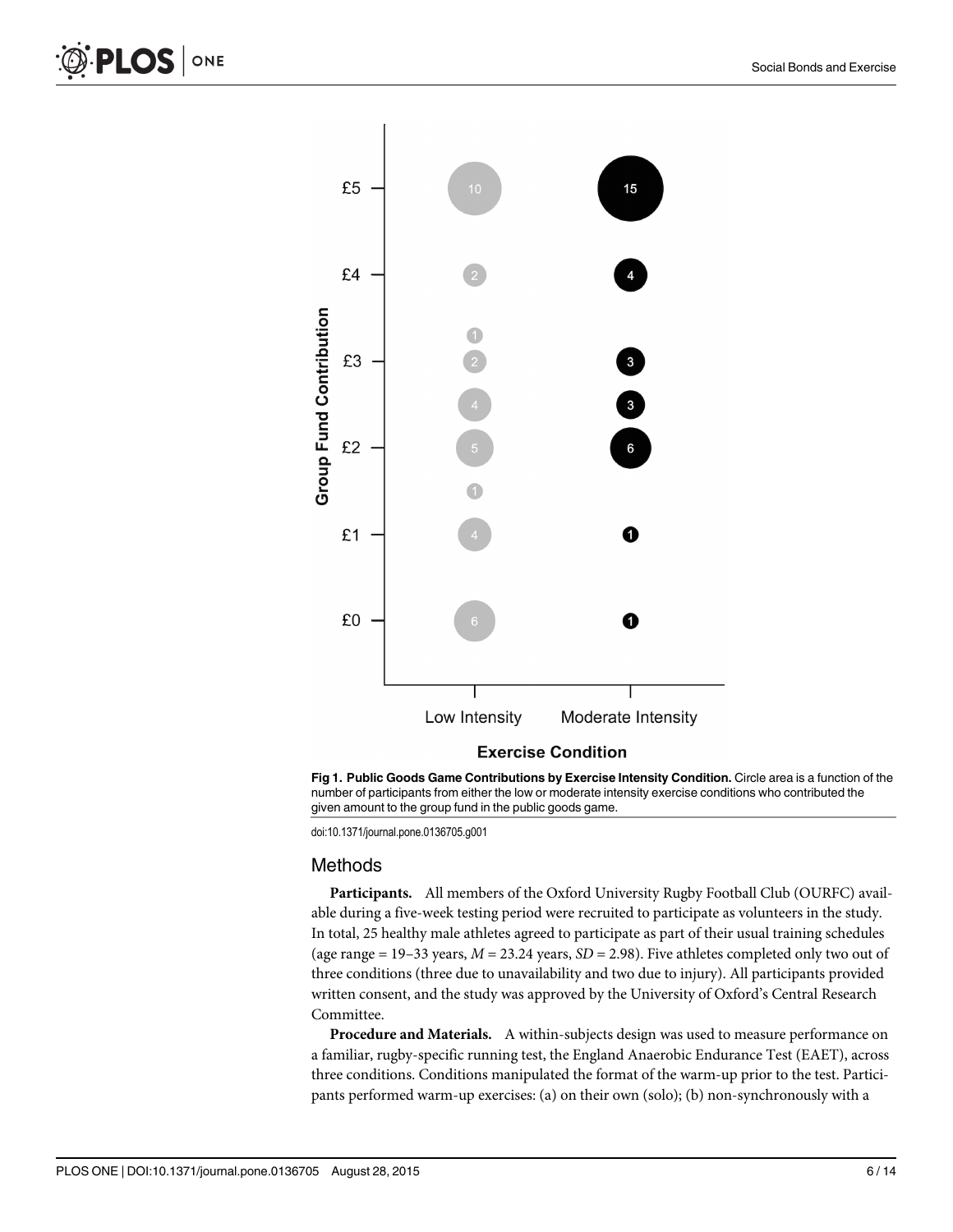<span id="page-6-0"></span>teammate; and (c) synchronously with a teammate. To control for order effects, including possible improvement in performance due to familiarity with the EAET or increased fitness over the test period, the order of the three conditions was counterbalanced across participants. Data were collected over a five-week period in accordance with athletes' training schedules. Average rest days between participants' first and second tests ( $M = 5.72$ ,  $SD = 3.88$ ) and their second and third tests ( $M = 5.10$ ,  $SD = 4.29$ ) did not differ significantly;  $t(19) = .181$ ,  $p = .858$  (overall average time between tests =  $5.44$  days,  $SD = 4.03$ ), and participant pairs were randomly assigned for partner conditions. Participants' maximum heart rates (BPM) during the EAET were recorded using Polar H7 heart rate sensors.

After briefing, participants underwent a pre-workout pain threshold test as in Study 1. They then completed the warm-up phase. In each warm-up manipulation participants were instructed to perform a series of repetitive full-body warm-up exercises in time to a metronome beat played through wireless headphones. The exercises were common components of a regular rugby warm-up (body weight squats, push ups, abdominal crunches, and prone alternate arm-leg extensions). In the partner conditions, participants heard either the same metronome beat (synchronous warm-up), or a different beat (non-synchronous warm-up). In the partner conditions, participants were spaced 2 meters apart from one another and oriented at a 45° angle inwards so that each player could be seen in the peripheral vision of the other player. The warm-up lasted a total of six minutes. Following the manipulation phase, a second pain threshold test was administered. Participants were then escorted to separate ends of the field to perform the EAET individually.

The EAET is designed to measure the ability to repeat bouts of high-intensity exercise with short recovery periods. It consists of five 'sets' of continuous running, broken up by fixed recovery times between sets, which are dictated by the time taken to complete each set ([S4](#page-10-0) [Appendix](#page-10-0)). Each player's performance in the EAET was calculated by aggregating the completion times of all five running sets.

Immediately upon completion of the EAET, a final pain threshold test was conducted. Par-ticipants then completed the Borg Scale of Perceived Exertion [[38](#page-13-0)] and the SEES.

#### **Results**

Manipulation Checks. We first investigated condition order, perceived exertion, and mood effects on EAET performance. A one-way ANOVA found no significant effect of condition order on performance in the EAET,  $F(2, 45.72) = 0.97$ ,  $p = .388$ . One-way ANOVAs also found no significant effects of condition on the SEES (fatigue:  $F(2, 47.21) = 0.64$ ,  $p = .530$ ; positive wellbeing:  $F(2, 48.51) = 0.19$ ,  $p = .830$ ; psychological distress:  $F(2, 46.45) = 0.32$ ,  $p = .727$ ), rate of perceived exertion,  $F(2, 47.23) = 0.08$ ,  $p = .921$ , and maximum heart rate,  $F(2, 46.12) =$  $0.93, p = .401.$ 

EAET Performance. To test condition-wise effects on EAET performance in an unbalanced design with missing values, we employed a general linear mixed model (GLMM) fit by restricted maximum likelihood (REML) parameter estimation in SPSS Version 21 [\[39\]](#page-13-0). In line with our hypothesis, the GLMM revealed a significant effect of condition on performance,  $F(2)$ ,  $43.68$ ) = 4.71,  $p = .014$ . Bonferroni-adjusted planned pairwise comparisons with the synchronous warm-up condition as the reference category revealed a significant difference between the synchronous and non-synchronous warm-up conditions (see Fig  $2$ ). There was a significant reduction of 6.60 seconds (s) in the mean time taken to complete the test in the synchronous warm-up condition ( $M = 252.52$  s,  $SD = 13.10$ ) as compared with the non-synchronous warmup condition ( $M = 259.12$  s,  $SD = 17.06$ ;  $p = .009$ , 95% CI [1.49 to 11.70], Cohen's  $d = 0.43$ ). The difference between the solo ( $M = 256.74$  s,  $SD = 17.77$ ) and synchronous warm-up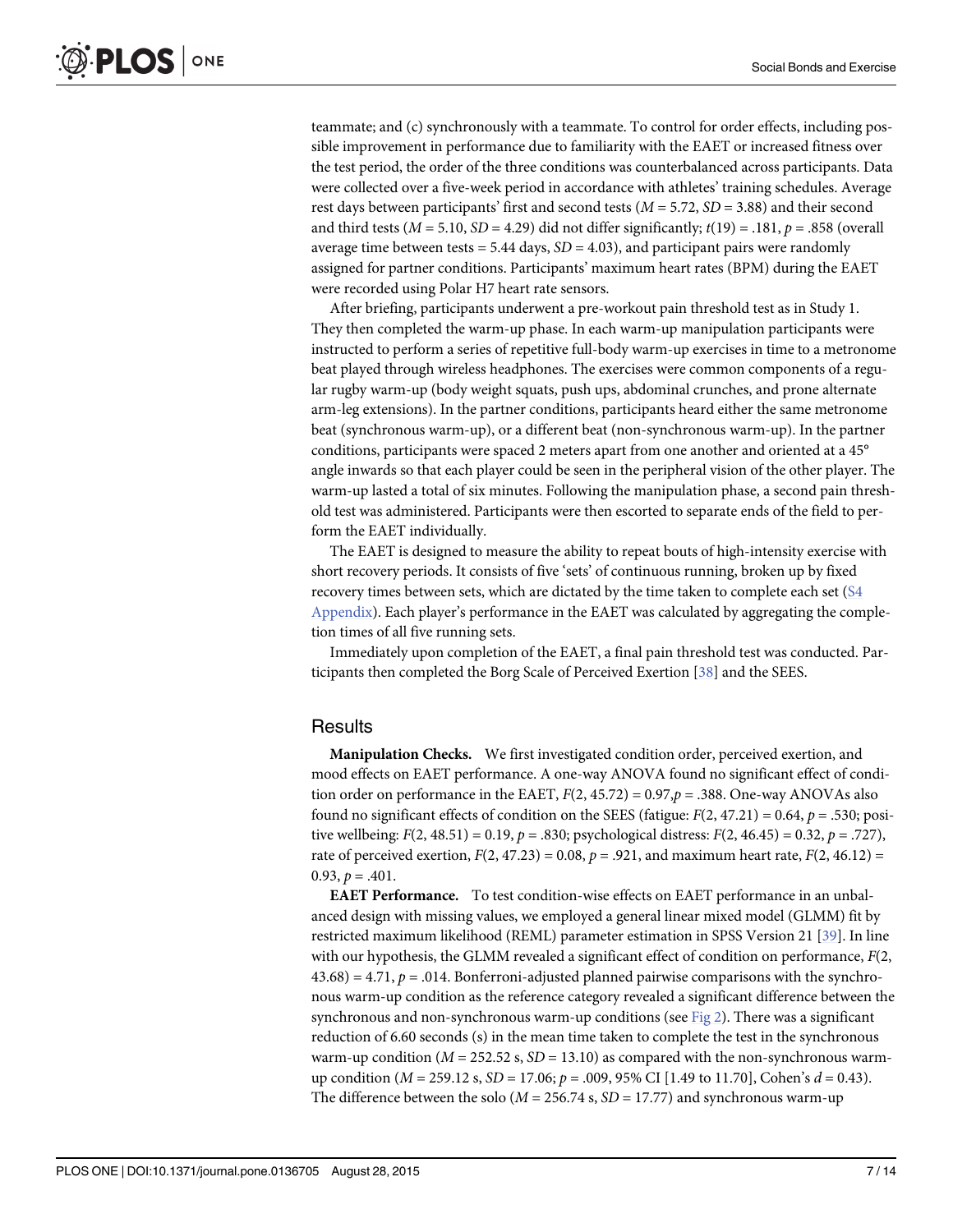<span id="page-7-0"></span>

[Fig 2. E](#page-6-0)AET Results by Warm-up Condition. Mean time (in seconds) taken to complete the EAET as a function of warm-up condition. Error bars represent 95% confidence intervals.

doi:10.1371/journal.pone.0136705.g002

conditions was not significant, though the trend was in the hypothesized direction (mean difference = 4.22,  $p = .115,95\%$  CI [-0.80 to 9.24]).

Finally, a GLMM revealed no significant effect of condition on changes in pain threshold, F  $(2, 47.46) = 0.68, p = .511.$ 

#### **Discussion**

The studies reported support our hypotheses that moderate intensity group exercise leads to cooperative social bonds among participants and that cues to group bondedness lead to a psychosocial environment where exercise ability is enhanced. Study 1 found that moderate intensity aerobic group exercise increased cooperation in a PGG as compared with low intensity group exercise. Importantly, we see our behavioral measure of the outcomes of social bonds (cooperation in the PGG) as particularly informative. Bondedness is predominantly emotional and may not be readily or accurately quantified by self-reports using analytical scales, such as those used in our questionnaire [\[12\]](#page-12-0). Indeed, other studies investigating cooperative social bonds have also found discrepancies between self-reports of social unity and behavioral measures of cooperation [[17](#page-12-0)]. Study 2 found that behavioral synchrony, which cues social cohesion, led to a competitively meaningful increase in anaerobic ability in highly physically fit athletes. Both studies also yielded important results that we did not predict. Below we discuss the studies' findings and their limitations and offer suggestions for future research.

#### Synchrony and cooperation

Accumulating experimental evidence on the link between behavioral synchrony and cooperation presents mixed findings about the conditions under which synchrony affects cooperation. Study 1 replicates findings from similar studies that found no effect of synchrony on cooperation when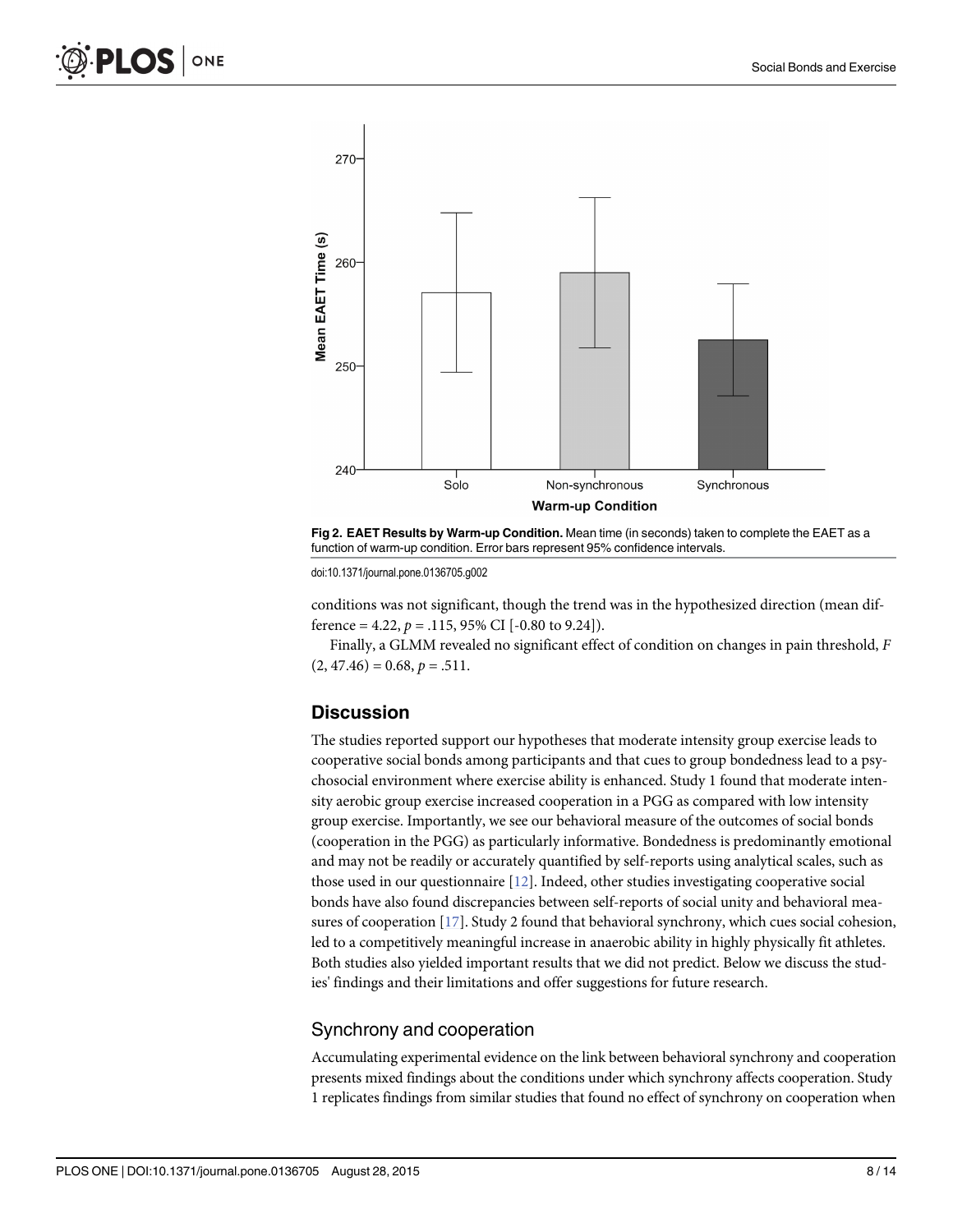<span id="page-8-0"></span>it was isolated from intentions to synchronize or achieve joint goals [\[16,17](#page-12-0),[40](#page-13-0)]. These findings are perhaps unsurprising given that most real world instances of behavioral synchrony involve explicit shared intentions to act in synchrony (e.g. dance, rowing) or, more generally, with the intention of performing the activity together collaboratively rather than individually. We suggest that fine-tuning one's movements to those of a partner or team member potentially increases collaborative attention, reinforcing a sense of trust and connection. According to the "reinforce-ment of cooperation model" elaborated by Reddish et al. [[16](#page-12-0)], synchronous movement enhances perceptions of successful cooperation only when individuals share intentions to move in synchrony, as this positive feedback fosters greater motivation for future cooperative ventures. Further research on the interactions between synchrony, performance intensity, the perceived togetherness of the activity, shared intentionality, and social bonding is required to explore these possibilities.

Study 2 offers the first experimental evidence for the hypothesis that cues to social support enhance exercise performance; participants performed the EAET faster after warming up synchronously with a teammate as compared to warming up non-synchronously with a teammate. We view the synchrony in Study 2 as serving a cueing function. Much like the photographs of romantic partners in the pain studies referenced above, synchrony served to cue already existing close social bonds among teammates. We suggest that such cues have positive psychological effects with consequences conducive to exercise performance. In this way, close social bonds potentially act as a social placebo. Research on the placebo effect in sport has shown that social context, namely athletes' culturally derived beliefs about the efficacy of performance related treatments, influences athletic performance [\[41\]](#page-13-0). It is thought that these beliefs have top-down neurological effects that ultimately allow placebo treatments (i.e., treatments that are biomedically inert) to alter muscle performance and fatigue [[23](#page-12-0),[26](#page-12-0)[,42](#page-13-0)].

Indeed, our findings support the hypothesis that synchrony as a cue to social support among highly bonded athletes had top-down effects on perceived fatigue via mechanisms similar to those by which the social support of close others modulates the affective experience of pain [\[22\]](#page-12-0). It may be that our cue of social support reduced the perceived threats of the physical and psychological difficulty associated with the EAET. This may have changed athlete's perception of the pain and discomfort associated with fatigue, which evolved to guard against harmful overexertion [[26](#page-12-0)]. This allowed participants to push harder and perform better on the EAET.

It may also be the case that both synchrony and non-synchrony have effects on performance, but in opposite directions. Non-synchrony, rather than implicitly cueing bonds between dyads, may have functioned antagonistically, serving instead to reinforce the boundaries between self and other. The possibility that synchrony (and non-synchrony) may have different psychological and behavioral effects across different social conditions is an intriguing area for follow-up research.

#### Endogenous analgesia, exercise intensity, and social context

Our pain threshold and psychological wellbeing measures offered no evidence for exerciseinduced endogenous opioid and/or eCB activity, or any effect of this activity on social bonding. These measures also provided no evidence that endogenous analgesic and reward mechanisms increase exercise performance or cooperation. Previous research links both exercise intensity and cues to social support to endogenous analgesia and hence activation of systems involved in pain modulation and perception, including the opioid and eCB systems [[4,5,8,](#page-11-0)[22](#page-12-0)[,43,44\]](#page-13-0) (discussed further in 'Limitations' below).

There are also at least two potential alternative interpretations of our findings. First, greater PGG cooperation in the moderate intensity exercise conditions may reflect a cognitive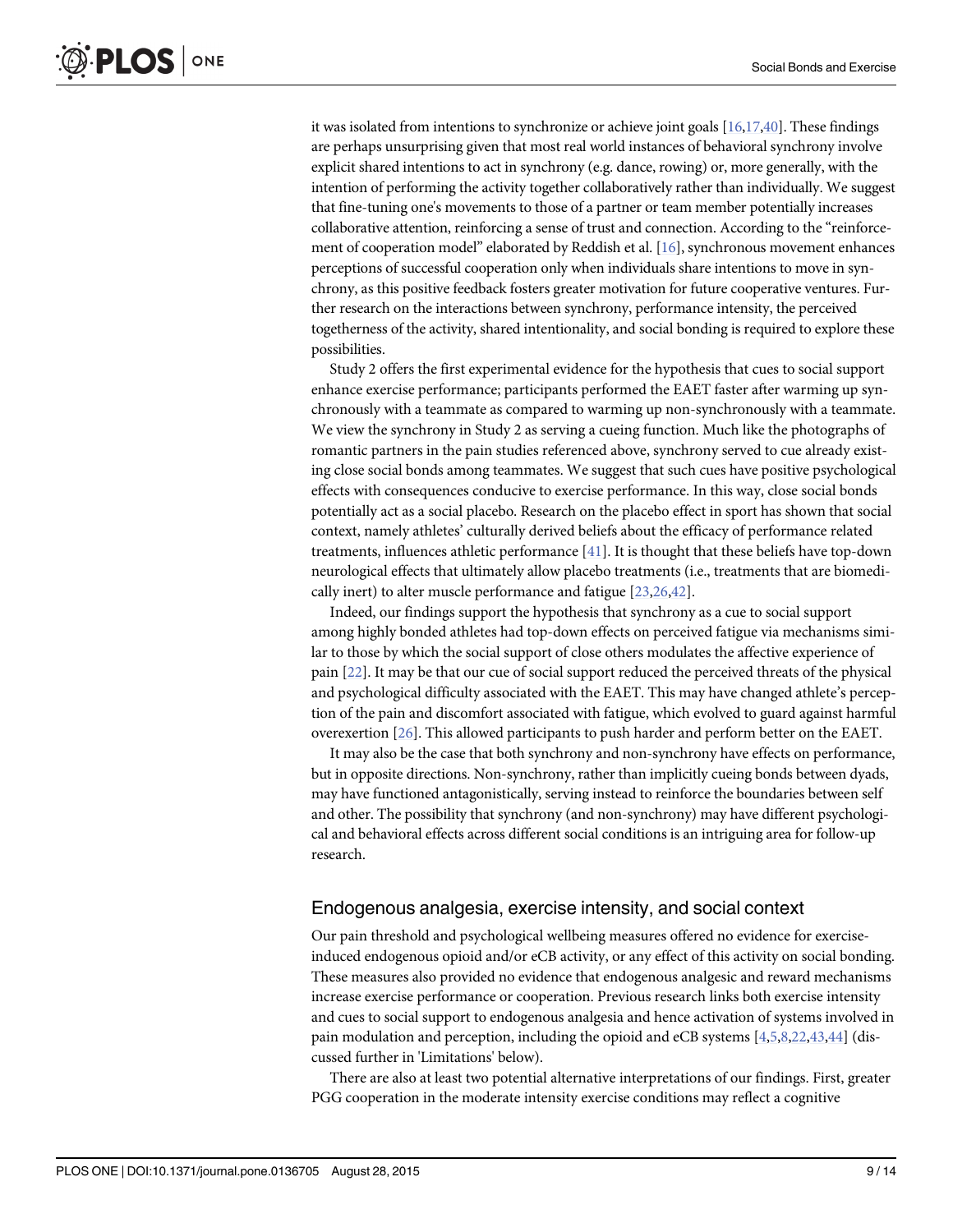<span id="page-9-0"></span>dissonance reduction process. Participants in the moderate intensity conditions made a greater physical effort and may have (re)interpreted this effort as an indication of their positive disposition toward making sacrifices for their exercise group, which in turn translated into increased contributions to the group fund in the PGG. Indeed, there is both experimental evidence that making sacrifices for a group increases future sacrifices for the same group [[45](#page-13-0)] and quasiexperimental evidence that perceiving pain during extreme rituals predicts subsequent donations to the group with which the ritual is associated  $[46]$  $[46]$  $[46]$ . Thus, hypotheses involving cognitive dissonance offer an additional, though complementary and underexplored, explanation for our findings. Second, misattribution of arousal may explain higher scores on the bondedness factor among participants in mixed sex groups, with participants attributing arousal from exercise to arousal resulting from sexual attraction to their rowing partners [[47](#page-13-0),[48](#page-13-0)]. Misattribution of arousal hypotheses would predict that the effect of mixed sex groups on bonding would be contingent on exercise intensity (i.e., arousal). However, further analyses revealed a non-significant mixed-sex group  $\times$  exercise intensity interaction (see [S7 Table](#page-11-0)), suggesting that it may have been a correct attribution of arousal that led participants in mixed sex groups to score higher on the bondedness factor.

#### Limitations

Regarding our measures of endogenous opioid and/or eCB activity, the pressure-cuff pain threshold measure used in our studies offered a simple and accessible indirect measure of analgesic response, but may be less precise than the controlled thermal stimulus typically applied in studies on endogenous analgesia. Notwithstanding the greater methodological challenges, future studies should aim to conduct more precise measures of exercise-induced eCB and endogenous opioid activity. These studies should also seek to pinpoint the so-called 'sweet spot' for exercise-induced endogenous opioid and eCB release for individual participants and manipulate exercise intensity between conditions accordingly.

Further, our behavioral measure of cooperative social bonds was an economic game. However, cooperation is not exclusively motivated by the affiliative emotions that characterize bonds of social cohesion and mutual support. Further, as Fischer, Callander, Reddish, and Bulbulia [\[49\]](#page-13-0) point out, it remains unknown to what extent monetary behaviors predict cooperation in other aspects of life. Although economic games are paradigmatic in research generally on cooperation, prosociality, and social cohesion  $[15,16,46,50]$  $[15,16,46,50]$  $[15,16,46,50]$  $[15,16,46,50]$  $[15,16,46,50]$ , future research in this area should consider applying more naturalistic measures of cooperative social bonds (see, for example, [\[51\]](#page-13-0)).

Finally, our use of a confederate in Study 1 represents a potential confound, as he was not hypothesis blind and participated unequally across conditions. As discussed, this resulted from a combination of counterbalancing the experimental conditions by day and time and from our inability to plan for cancelations that required his participation. Future studies should aim to avoid this potential confound by either using a hypothesis-blind confederate and canceling/ rescheduling sessions to ensure he or she participates equally across conditions or by recruiting 'back up' participants to be used in the case of late cancelations. Nevertheless, we would like to emphasize that the confederate's effect on experimental outcomes was likely negligible, as the confederate was not told the experimental condition before beginning the trial and no verbal interaction took place between participants (including the confederate) either before or during the experiment.

Finally, we emphasize the need for future research to test our hypotheses cross-culturally and in different physical group activities, exercises, and sports. This will help to elucidate the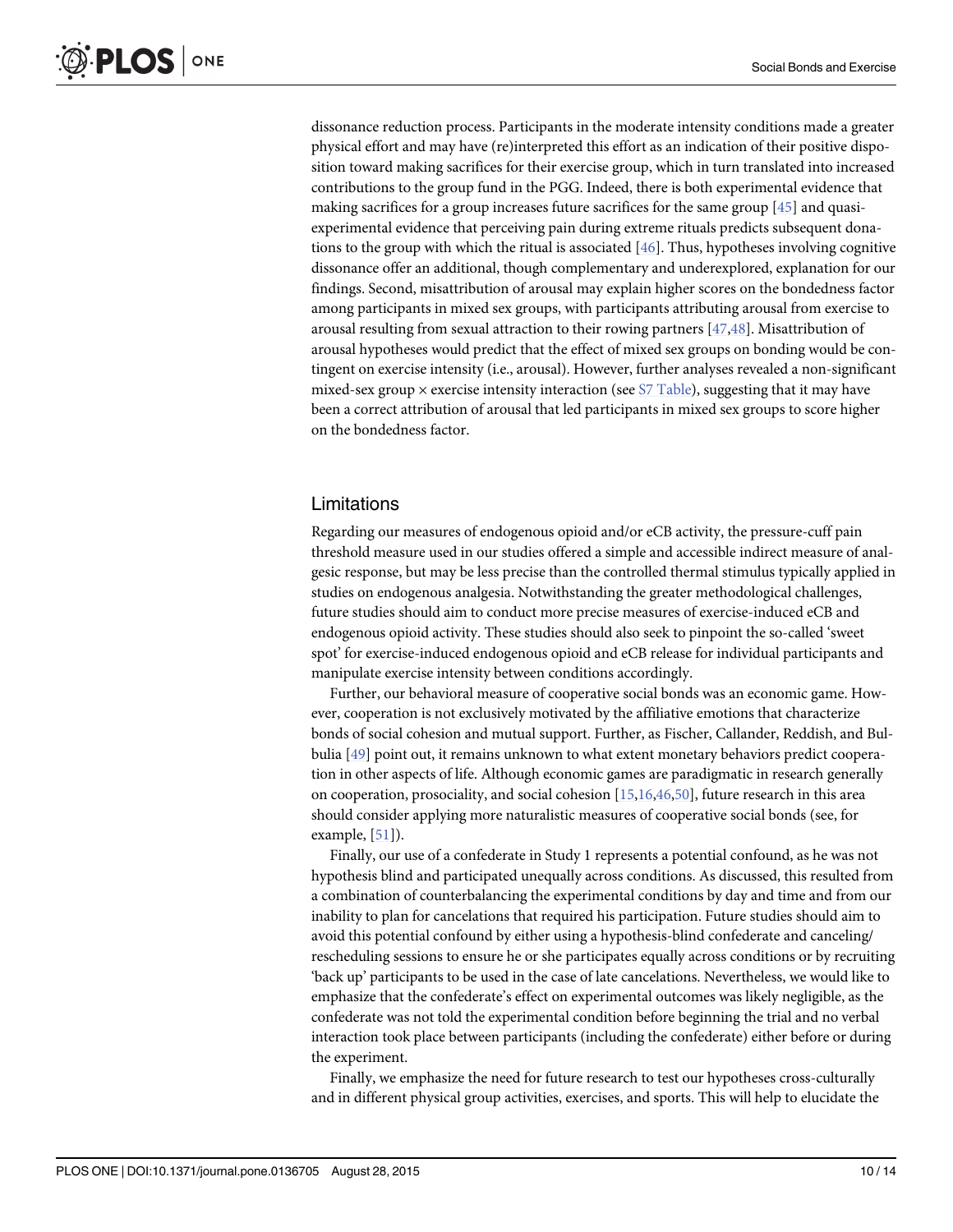<span id="page-10-0"></span>generalizability of our findings and claims about the relationships between movement, coordination, intensity, and bonding across cultures and contexts.

#### Conclusion

Our studies offer general support for a reciprocal relationship between social bonding and group exercise. Specifically, Study 1 found that, compared to low intensity exercise, moderate intensity exercise led to greater cooperation among participants in a public goods game—a commonly used behavioral measure of social bonding. Study 2 found a relationship in the opposite direction, with cues to social bonds (behavioral synchrony) leading participants to perform better on a test of exercise ability. Further research is required to substantiate claims that moderately intense exercise activates endogenous opioid and eCB rewards that have positive effects on individual mood, wellbeing, and group cohesion via an exercise-induced 'social high'. Future research will also be important for understanding how and why social context influences the performance outcomes of individuals and teams. A novel hypothesis proposed here is that cues to support act as a social placebo. According to the social placebo-in-exercise account, the presence of close others, or even mere cues to their presence (e.g., photographs, team colors) or to social cohesion (e.g., behavioral synchrony), can significantly influence the cost-benefit analyses of evolved mechanisms that optimize the use of bodily resources, such as those governing exercise performance through perceptions of pain and fatigue [[26](#page-12-0)[,52](#page-13-0)]. In sum, our findings open up potentially fruitful avenues of research with significant health-related applications regarding the types of group exercise most conducive to bonding, the types of social cues that enhance exercise motivation and performance, and the proximate mechanisms by which these relationships are established. Such research will also provide new answers to old questions on why, across cultures and throughout history, individuals move together to bond and bond together to move  $[1,2,53]$  $[1,2,53]$  $[1,2,53]$ .

#### Supporting Information

[S1 Appendix.](http://www.plosone.org/article/fetchSingleRepresentation.action?uri=info:doi/10.1371/journal.pone.0136705.s001) Pain Threshold Test Procedure. (PDF)

[S2 Appendix.](http://www.plosone.org/article/fetchSingleRepresentation.action?uri=info:doi/10.1371/journal.pone.0136705.s002) Rowing Game Instructions. (PDF)

[S3 Appendix.](http://www.plosone.org/article/fetchSingleRepresentation.action?uri=info:doi/10.1371/journal.pone.0136705.s003) Public Goods Game Instruction/Response Slip. This slip was printed on a half sheet of A4 paper. Participants folded the completed slip in half before returning it to the experimenter. (PDF)

[S4 Appendix.](http://www.plosone.org/article/fetchSingleRepresentation.action?uri=info:doi/10.1371/journal.pone.0136705.s004) EAET Instructions. (PDF)

[S1 Fig.](http://www.plosone.org/article/fetchSingleRepresentation.action?uri=info:doi/10.1371/journal.pone.0136705.s005) Modified IOS Scale. (PDF)

[S1 Table](http://www.plosone.org/article/fetchSingleRepresentation.action?uri=info:doi/10.1371/journal.pone.0136705.s006). Number of Participants Rowing with Confederate by Experimental Condition. (PDF)

[S2 Table](http://www.plosone.org/article/fetchSingleRepresentation.action?uri=info:doi/10.1371/journal.pone.0136705.s007). Rowing Intensity Manipulation by Condition. By following the metronome beats in their headphones participants rowed at the given strokes per minute (SPM) for each fiveminute time interval during the experiment. (PDF)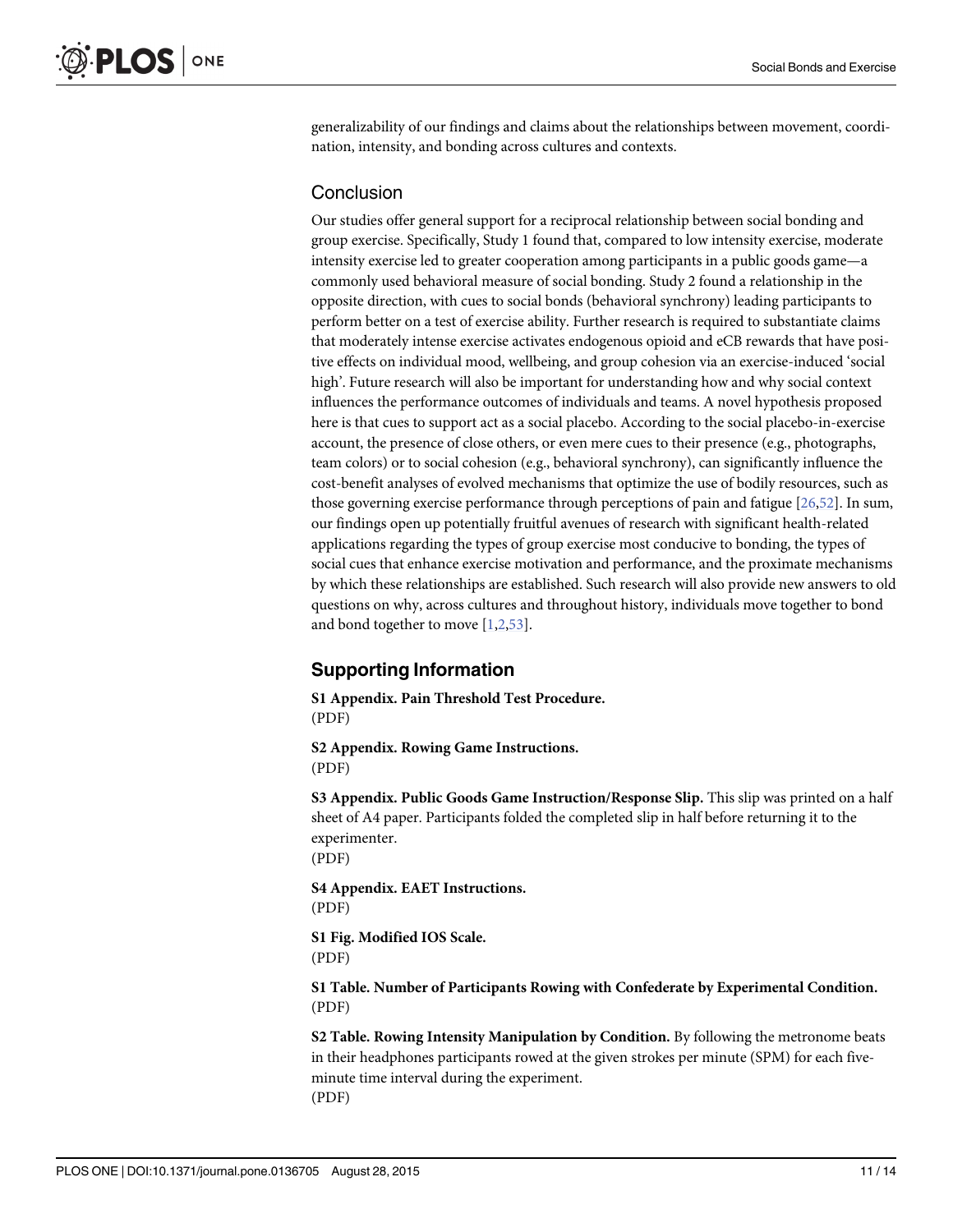<span id="page-11-0"></span>[S3 Table](http://www.plosone.org/article/fetchSingleRepresentation.action?uri=info:doi/10.1371/journal.pone.0136705.s008). Shapiro-Wilk Tests for PGG Response Data by Condition. (PDF)

[S4 Table](http://www.plosone.org/article/fetchSingleRepresentation.action?uri=info:doi/10.1371/journal.pone.0136705.s009). Results of Censored Regression with Intensity  $\times$  Synchrony Interaction. (PDF)

[S5 Table](http://www.plosone.org/article/fetchSingleRepresentation.action?uri=info:doi/10.1371/journal.pone.0136705.s010). Results of Censored Regression without Intensity  $\times$  Synchrony Interaction. (PDF)

[S6 Table](http://www.plosone.org/article/fetchSingleRepresentation.action?uri=info:doi/10.1371/journal.pone.0136705.s011). Results of Bondedness Factor ANCOVA. (PDF)

[S7 Table](http://www.plosone.org/article/fetchSingleRepresentation.action?uri=info:doi/10.1371/journal.pone.0136705.s012). Results of Bondedness Factor ANCOVA—Supplement. We included the exercise intensity × mixed sex group interaction in this model to investigate potential misattribution of arousal effects on participants' bondedness factor scores. See the "Endogenous analgesia, exercise intensity, and social context" subsection in the Discussion section for a further consideration of the results of this model. (PDF)

#### Acknowledgments

We thank Jonathan Jong, Cole Robertson, Bronwyn Tarr, Megan Jefferies, Bahar Tunçgenç, and Zoë Saunders for their suggestions and comments. We also thank Jake Walther, Sean Morris, Matthew Shorthose, and OURFC for their assistance in conducting this research.

#### Author Contributions

Conceived and designed the experiments: AD JT EC. Performed the experiments: AD JT EC. Analyzed the data: AD JT EC. Contributed reagents/materials/analysis tools: EC. Wrote the paper: AD JT EC.

#### References

- [1.](#page-0-0) Durkheim E. The Elementary Forms of Religious Life. New York: Free Press; 1912/1965.
- [2.](#page-0-0) McNeil WH. Keeping together in time. Cambridge, MA: Harvard University Press; 1995.
- [3.](#page-0-0) Carron AV, Colman MM, Wheeler J, Stevens D. Cohesion and performance in sport: a meta-analysis. Journal of Sport and Exercise Psychology. 2002; 24:168–88.
- [4.](#page-0-0) Raichlen D, Foster A, Seillier A, Giuffrida A, Gerdeman G. Exercise-induced endocannabinoid signaling is modulated by intensity. European Journal of Applied Physiology. 2013; 113(4):869–75. doi: [10.1007/](http://dx.doi.org/10.1007/s00421-012-2495-5) [s00421-012-2495-5](http://dx.doi.org/10.1007/s00421-012-2495-5) PMID: [22990628](http://www.ncbi.nlm.nih.gov/pubmed/22990628)
- [5.](#page-1-0) Boecker H, Sprenger T, Spilker ME, Henriksen G, Koppenhoefer M, Wagner KJ, et al. The Runner's High: Opioidergic Mechanisms in the Human Brain. Cerebral Cortex. 2008; 18(11):2523–31. doi: [10.](http://dx.doi.org/10.1093/cercor/bhn013) [1093/cercor/bhn013](http://dx.doi.org/10.1093/cercor/bhn013) PMID: [18296435](http://www.ncbi.nlm.nih.gov/pubmed/18296435)
- [6.](#page-1-0) Bramble DM, Lieberman DE. Endurance running and the evolution of Homo. Nature. 2004; 432 (7015):345–52. PMID: [15549097](http://www.ncbi.nlm.nih.gov/pubmed/15549097)
- [7.](#page-1-0) Dietrich A, McDaniel WF. Endocannabinoids and exercise. British Journal of Sport Medicine. 2004; 38 (5):536–41.
- [8.](#page-1-0) Cohen EEA, Ejsmond-Frey R, Knight N, Dunbar RIM. Rowers' high: behavioural synchrony is correlated with elevated pain thresholds. Biology Letters. 2010 6(1):106–8. doi: [10.1098/rsbl.2009.0670](http://dx.doi.org/10.1098/rsbl.2009.0670) PMID: [19755532](http://www.ncbi.nlm.nih.gov/pubmed/19755532)
- [9.](#page-1-0) Machin AJ, Dunbar RI. The brain opioid theory of social attachment: a review of the evidence. Behaviour. 2011; 148(9–10):9–10.
- [10.](#page-1-0) Keverne EB, Martensz ND, Tuite B. Beta-endorphin concentrations in cerebrospinal fluid of monkeys are influenced by grooming relationships. Psychoneuroendocrinology. 1989; 14:155–61. PMID: [2525263](http://www.ncbi.nlm.nih.gov/pubmed/2525263)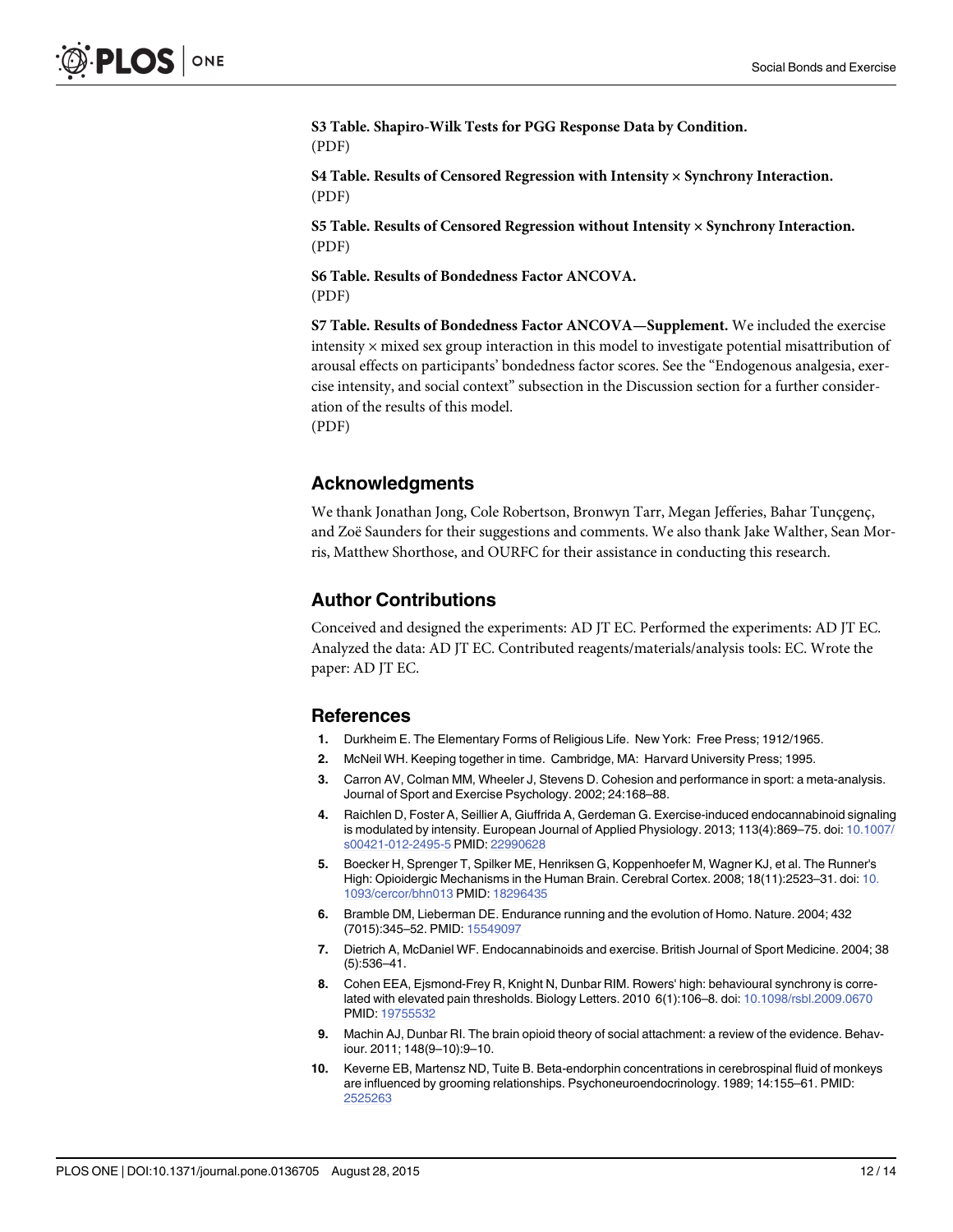- <span id="page-12-0"></span>[11.](#page-1-0) Fattore L, Melis M, Fadda P, Pistis M, Fratta W. The endocannabinoid system and nondrug rewarding behaviours. Experimental Neurology. 2010; 224(1):23–36. doi: [10.1016/j.expneurol.2010.03.020](http://dx.doi.org/10.1016/j.expneurol.2010.03.020) PMID: [20353776](http://www.ncbi.nlm.nih.gov/pubmed/20353776)
- [12.](#page-1-0) Dunbar R, Shultz S. Bondedness and sociality. Behaviour. 2010; 147(7):775–803.
- [13.](#page-1-0) Dunbar RIM. Bridging the bonding gap: the transition from primates to humans. Philosophical Transactions of the Royal Society B: Biological Sciences. 2012; 367(1597):1837–46.
- [14.](#page-1-0) Tarr B, Launay J, Cohen E, Dunbar R. Synchrony and exertion during dance independently raise pain threshold and encourage social bonding. Submitted for publication.
- [15.](#page-1-0) Wiltermuth SS, Heath C. Synchrony and Cooperation. Psychological Science. 2009; 20(1):1–5. doi: [10.](http://dx.doi.org/10.1111/j.1467-9280.2008.02253.x) [1111/j.1467-9280.2008.02253.x](http://dx.doi.org/10.1111/j.1467-9280.2008.02253.x) PMID: [19152536](http://www.ncbi.nlm.nih.gov/pubmed/19152536)
- [16.](#page-1-0) Reddish P, Fischer R, Bulbulia J. Let's Dance Together: Synchrony, Shared Intentionality and Cooperation. Plos One. 2013; 8(8):e71182. doi: [10.1371/journal.pone.0071182](http://dx.doi.org/10.1371/journal.pone.0071182) PMID: [23951106](http://www.ncbi.nlm.nih.gov/pubmed/23951106)
- [17.](#page-1-0) Reddish P, Bulbulia J, Fischer R. Does synchrony promote generalized prosociality? Religion, Brain & Behavior. 2013; 4(1):3–19.
- [18.](#page-1-0) Valdesolo P, Ouyang J, DeSteno D. The rhythm of joint action: Synchrony promotes cooperative ability. Journal of Experimental Social Psychology. 2010; 46(4):693–5.
- [19.](#page-1-0) Sullivan P, Rickers K. The effect of behavioral synchrony in groups of teammates and strangers. International Journal of Sport and Exercise Psychology. 2012; 11(3):286–91.
- [20.](#page-1-0) Sullivan PJ, Rickers K, Gammage KL. The Effect of Different Phases of Synchrony on Pain Threshold. Group Dynamics: Theory, Research, and Practice. 2014; 18(2):122–8.
- [21.](#page-1-0) Master SL, Eisenberger NI, Taylor SE, Naliboff BD, Shirinyan D, Lieberman MD. A Picture's Worth: Partner Photographs Reduce Experimentally Induced Pain. Psychological Science. 2009; 20 (11):1316–8. doi: [10.1111/j.1467-9280.2009.02444.x](http://dx.doi.org/10.1111/j.1467-9280.2009.02444.x) PMID: [19788531](http://www.ncbi.nlm.nih.gov/pubmed/19788531)
- [22.](#page-1-0) Eisenberger NI, Master SL, Inagaki TK, Taylor SE, Shirinyan D, Lieberman MD, et al. Attachment figures activate a safety signal-related neural region and reduce pain experience. Proceedings of the National Academy of Sciences. 2011; 108(28):11721–6.
- [23.](#page-1-0) Pollo A, Carlino E, Benedetti F. The top-down influence of ergogenic placebos on muscle work and fatigue. European Journal of Neuroscience. 2008; 28(2):379–88. doi: [10.1111/j.1460-9568.2008.](http://dx.doi.org/10.1111/j.1460-9568.2008.06344.x) [06344.x](http://dx.doi.org/10.1111/j.1460-9568.2008.06344.x) PMID: [18702709](http://www.ncbi.nlm.nih.gov/pubmed/18702709)
- [24.](#page-1-0) Benedetti F. Placebo and the new physiology of the doctor-patient relationship. Physiological Reviews. 2013; 93(3):1207–46. doi: [10.1152/physrev.00043.2012](http://dx.doi.org/10.1152/physrev.00043.2012) PMID: [23899563](http://www.ncbi.nlm.nih.gov/pubmed/23899563)
- [25.](#page-1-0) Cohen E. Group exercise and social bonding. In: Enfield NJ, Kockelman P, editors. Distributed Agency. New York: Oxford University Press; in press.
- [26.](#page-1-0) Noakes TD. Fatigue is a brain-derived emotion that regulates the exercise behavior to ensure the protection of whole body homeostasis. Frontiers in Physiology. 2012; 3(82):1–13.
- [27.](#page-1-0) Pollak KA, Swenson JD, Vanhaitsma TA, Hughen RW, Jo D, Light KC, et al. Exogenously applied muscle metabolites synergistically evoke sensations of muscle fatigue and pain in human subjects. Experimental Physiology. 2014; 99(2):368–80. doi: [10.1113/expphysiol.2013.075812](http://dx.doi.org/10.1113/expphysiol.2013.075812) PMID: [24142455](http://www.ncbi.nlm.nih.gov/pubmed/24142455)
- [28.](#page-3-0) McAuley E, Courneya KS. The subjective exercise experiences scale (SEES): Development and preliminary validation. Journal of Sport and Exercise Psychology. 1994; 16:163–167.
- [29.](#page-3-0) Aron A, Aron EN, Smollan D. Inclusion of Other in the Self Scale and the structure of interpersonal closeness. Journal of Personality and Social Psychology. 1992; 63(4):596–612.
- [30.](#page-3-0) Tobin J. Estimation of relationships for limited dependent variables. Econometrica: Journal of the Econometric Society. 1958:24–36.
- [31.](#page-3-0) Yee TW. The VGAM package for categorical data analysis. Journal of Statistical Software. 2010; 32  $(10):1-34.$
- [32.](#page-4-0) Hayes AF. Introduction to Mediation, Moderation, and Conditional Process Analysis. London: The Guilford Press; 2013.
- [33.](#page-4-0) Horn JL. A rationale and test for the number of factors in factor analysis. Psychometrika. 1965; 30 (2):179–85.
- [34.](#page-4-0) Velicer WF, Eaton CA, Fava JL. Construct explication through factor or component analysis: A review and evaluation of alternative procedures for determining the number of factors or components. Problems and solutions in human assessment. New York: Springer; 2000. p. 41–71.
- [35.](#page-4-0) Julien D, Brault M, Chartrand É, Bégin J. Immediacy behaviours and synchrony in satisfied and dissatisfied couples. Canadian Journal of Behavioural Science/Revue canadienne des sciences du comportement. 2000; 32(2):84.